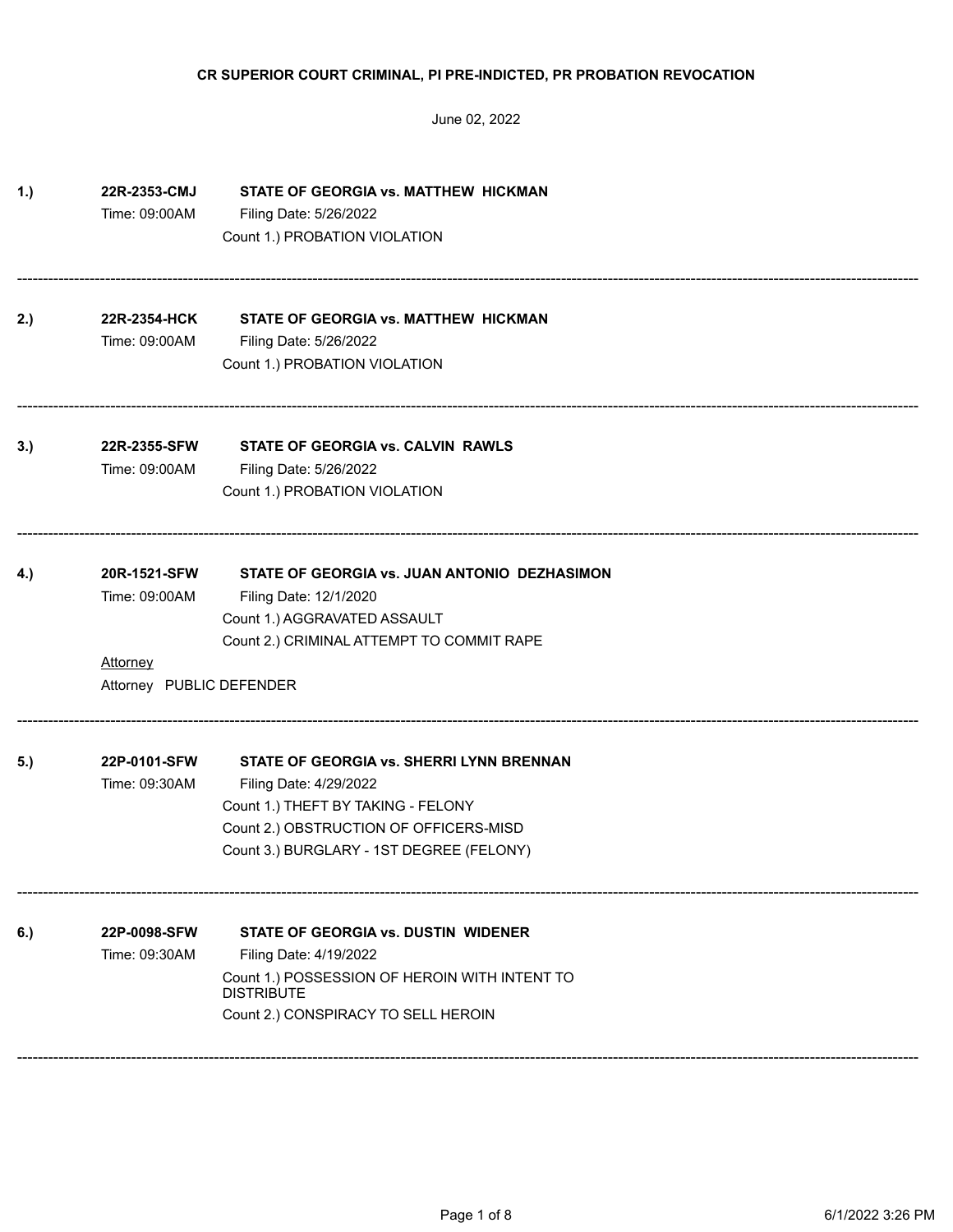| 7.)  | 22P-0104-SFW<br>Time: 09:30AM                                                  | STATE OF GEORGIA vs. CASEY GOODWIN<br>Filing Date: 5/5/2022<br>Count 1.) AGGRAVATED BATTERY<br>Count 2.) AGGRAVATED ASSAULT<br>Count 3.) TERRORISTIC THREATS AND ACTS<br>Count 4.) FALSE IMPRISONMENT<br>Count 5.) CRIMINAL TRESPASS<br>Count 6.) KIDNAPPING<br>Count 7.) SEXUAL BATTERY<br>Count 8.) CRIMINAL TRESPASS<br>Count 9.) CRUELTY TO CHILDREN IN THE 3RD<br><b>DEGREE</b>                                  |                               |                  |  |
|------|--------------------------------------------------------------------------------|-----------------------------------------------------------------------------------------------------------------------------------------------------------------------------------------------------------------------------------------------------------------------------------------------------------------------------------------------------------------------------------------------------------------------|-------------------------------|------------------|--|
| 8.)  | 21P-0016-SFW<br>Time: 09:30AM                                                  | STATE OF GEORGIA vs. JONATHAN RANDALL HOWELL<br>Filing Date: 5/13/2021                                                                                                                                                                                                                                                                                                                                                |                               |                  |  |
| 9.)  | 22P-0107-SFW<br>Time: 09:30AM                                                  | STATE OF GEORGIA vs. MAURICE MARQUEZ MCCOY<br>Filing Date: 5/12/2022<br>Count 1.) ABANDONMENT OF DANGEROUS<br>DRUGS, POISONS/CONTROL SUB<br>Count 2.) POSSESSION/MFG/DIST/ETC OF<br><b>MARIJUANA</b><br>Count 3.) POSSESSION OF SCHEDULE I WITH INTENT<br><b>TO DISTRIBUTE</b><br>Count 4.) POSSESSION AND USE OF DRUG RELATED<br><b>OBJECTS</b><br>Count 5.) GIVING FALSE NAME, ADDRESS, BIRTHDATE<br>TO LAW ENF.OFF |                               |                  |  |
| 10.) | 19R-0685-SFW<br>Time: 09:30AM<br>Attorney<br><b>BONDSMAN</b><br>JAMES H PRUETT | STATE OF GEORGIA vs. JAYCI KORRINE COX<br>Filing Date: 3/29/2019<br>Count 1.) D.U.I. ALCOHOL<br>Count 2.) DRIVING UNDER INFLUENCE(PER SE)<br>Count 3.) OBSTRUCTION OF OFFICERS-MISD<br>Count 4.) OPEN CONTAINER VIOLATION<br>Count 5.) SAFETY BELT VIOLATIONS<br>Attorney for Defendant PUBLIC DEFENDER                                                                                                               | <b>BOND AMT</b><br>\$4,000.00 | <b>BOND DATE</b> |  |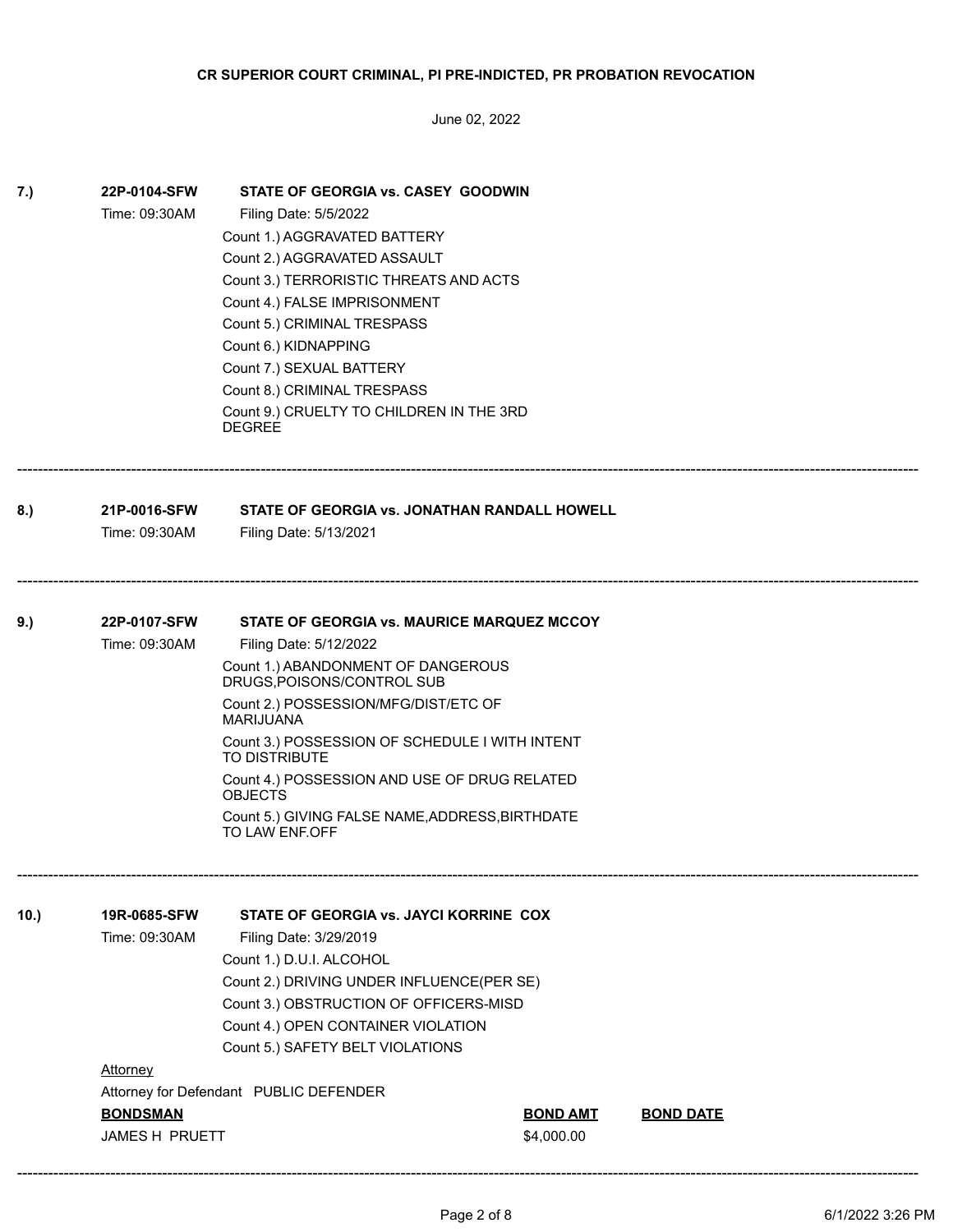June 02, 2022

| 11.) | 22R-2210-SFW                           | STATE OF GEORGIA vs. SCOTT EUGENE LONG                              |                |  |  |  |
|------|----------------------------------------|---------------------------------------------------------------------|----------------|--|--|--|
|      | Time: 09:30AM                          | Filing Date: 2/22/2022                                              |                |  |  |  |
|      |                                        | Count 1.) MANUFACTURE OF MARIJUANA                                  |                |  |  |  |
|      |                                        | Count 2.) POSSESSION OF MARIJUANA WITH INTENT<br>TO DISTRIBUTE      |                |  |  |  |
|      |                                        | Count 3.) POSSESSION OF A SCHEDULE I<br><b>CONTROLLED SUBSTANCE</b> |                |  |  |  |
|      |                                        | Count 4.) POSSESSION OF METHAMPHETAMINE                             |                |  |  |  |
|      |                                        | Count 5.) POSSESSION OF DRUG RELATED OBJECTS                        |                |  |  |  |
|      |                                        | Count 6.) POSSESSION AND USE OF DRUG RELATED<br><b>OBJECTS</b>      |                |  |  |  |
|      | Attorney                               |                                                                     |                |  |  |  |
|      | Attorney for Defendant SARAH RIEDEL    |                                                                     |                |  |  |  |
| 12.  | 22R-2229-CMJ                           | STATE OF GEORGIA vs. JUSTIN LEE GORDON                              | Bench Warrant: |  |  |  |
|      |                                        |                                                                     | 4/18/2022      |  |  |  |
|      | Time: 09:30AM                          | Filing Date: 2/23/2022                                              |                |  |  |  |
|      |                                        | Count 1.) BURGLARY - 1ST DEGREE (FELONY)                            |                |  |  |  |
|      |                                        | Count 2.) THEFT BY TAKING - MISDEMEANOR                             |                |  |  |  |
|      |                                        | Count 3.) CRIMINAL TRESPASS                                         |                |  |  |  |
|      | Attorney                               |                                                                     |                |  |  |  |
|      |                                        | Attorney for Defendant PUBLIC DEFENDER                              |                |  |  |  |
| 13.  | 22R-2238-CMJ                           | <b>STATE OF GEORGIA vs. JUSTIN LEE GORDON</b>                       | Bench Warrant: |  |  |  |
|      |                                        |                                                                     | 4/18/2022      |  |  |  |
|      | Time: 09:30AM                          | Filing Date: 2/23/2022                                              |                |  |  |  |
|      |                                        | Count 1.) POSSESSION OF METHAMPHETAMINE                             |                |  |  |  |
|      |                                        | Count 2.) MARIJUANA-LESS THAN 1 OZ                                  |                |  |  |  |
|      |                                        | Count 3.) POSSESSION AND USE OF DRUG RELATED<br><b>OBJECTS</b>      |                |  |  |  |
|      | <u>Attorney</u>                        |                                                                     |                |  |  |  |
|      | Attorney for Defendant PUBLIC DEFENDER |                                                                     |                |  |  |  |
|      | CoDefendant: JACOB CHRISTOPHER SMITH   |                                                                     |                |  |  |  |

------------------------------------------------------------------------------------------------------------------------------------------------------------------------------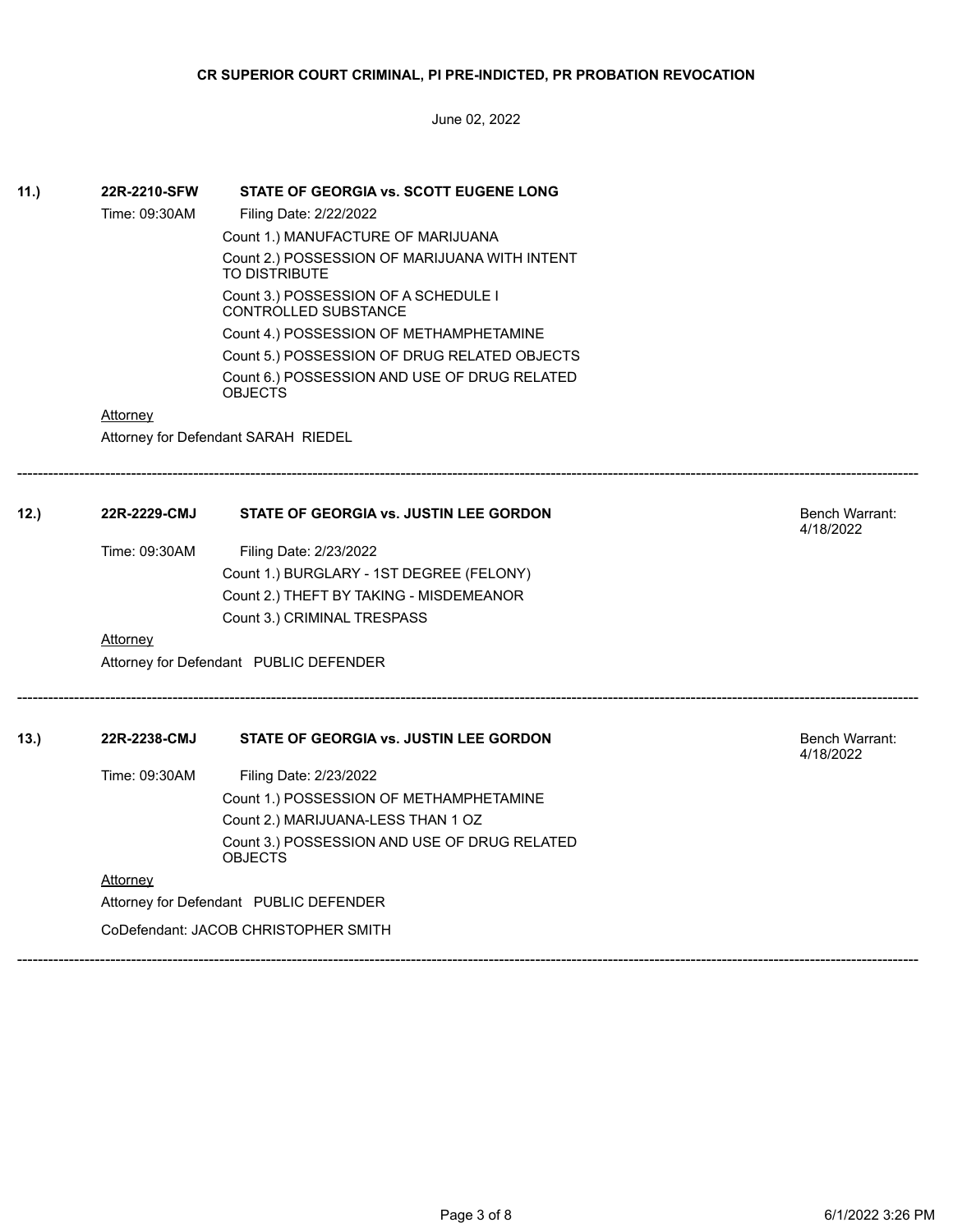| 14.) | 19R-0983-SFW             | STATE OF GEORGIA vs. ERNEST JACK WRIGHT                                |                 |                  | <b>Bench Warrant:</b><br>8/17/2021 |
|------|--------------------------|------------------------------------------------------------------------|-----------------|------------------|------------------------------------|
|      | Time: 09:30AM            | Filing Date: 9/30/2019                                                 |                 |                  |                                    |
|      |                          | Count 1.) FINANCIAL TRANSACTION CARD FRAUD                             |                 |                  |                                    |
|      |                          | Count 2.) THEFT BY TAKING - FELONY                                     |                 |                  |                                    |
|      | <b>BONDSMAN</b>          |                                                                        | <b>BOND AMT</b> | <b>BOND DATE</b> |                                    |
|      | , JACKIE'S BAIL BOND     |                                                                        | \$9,000.00      |                  |                                    |
|      |                          | CoDefendant: MICHELLE MARYANN ROZIER                                   |                 |                  |                                    |
| 15.) | 20R-1558-SFW             | STATE OF GEORGIA vs. JAMES QUINCEY YOUNG                               |                 |                  | Bench Warrant:<br>4/27/2022        |
|      | Time: 09:30AM            | Filing Date: 12/1/2020                                                 |                 |                  |                                    |
|      |                          | Count 1.) BATTERY - FAMILY VIOLENCE (1ST<br>OFFENSE) MISD              |                 |                  |                                    |
|      |                          | Count 2.) RECEIPT, POSSESSION OR TRANSFER OF<br>FIREARM BY CON         |                 |                  |                                    |
|      | Attorney                 |                                                                        |                 |                  |                                    |
|      | Attorney PUBLIC DEFENDER |                                                                        |                 |                  |                                    |
| 16.) | 22R-2343-SFW             | STATE OF GEORGIA vs. SANTIAGO LAMAR BUSH                               |                 |                  |                                    |
|      | Time: 09:30AM            | Filing Date: 5/25/2022                                                 |                 |                  |                                    |
|      |                          | Count 1.) PROBATION VIOLATION (WHEN PROBATION<br><b>TERMS ARE ALTE</b> |                 |                  |                                    |
| 17.) | 22R-2349-SFW             | STATE OF GEORGIA vs. DEVON AUBIN                                       |                 |                  |                                    |
|      | Time: 09:30AM            | Filing Date: 5/26/2022                                                 |                 |                  |                                    |
|      |                          | Count 1.) PROBATION VIOLATION                                          |                 |                  |                                    |
| 18.) | 22R-2350-CMJ             | STATE OF GEORGIA vs. DEVON AUBIN                                       |                 |                  |                                    |
|      | Time: 09:30AM            | Filing Date: 5/26/2022                                                 |                 |                  |                                    |
|      |                          | Count 1.) PROBATION VIOLATION                                          |                 |                  |                                    |
|      |                          |                                                                        |                 |                  |                                    |
| 19.) | 22R-2351-HCK             | <b>STATE OF GEORGIA vs. DEVON AUBIN</b>                                |                 |                  |                                    |
|      | Time: 09:30AM            | Filing Date: 5/26/2022                                                 |                 |                  |                                    |
|      |                          | Count 1.) PROBATION VIOLATION                                          |                 |                  |                                    |
|      |                          |                                                                        |                 |                  |                                    |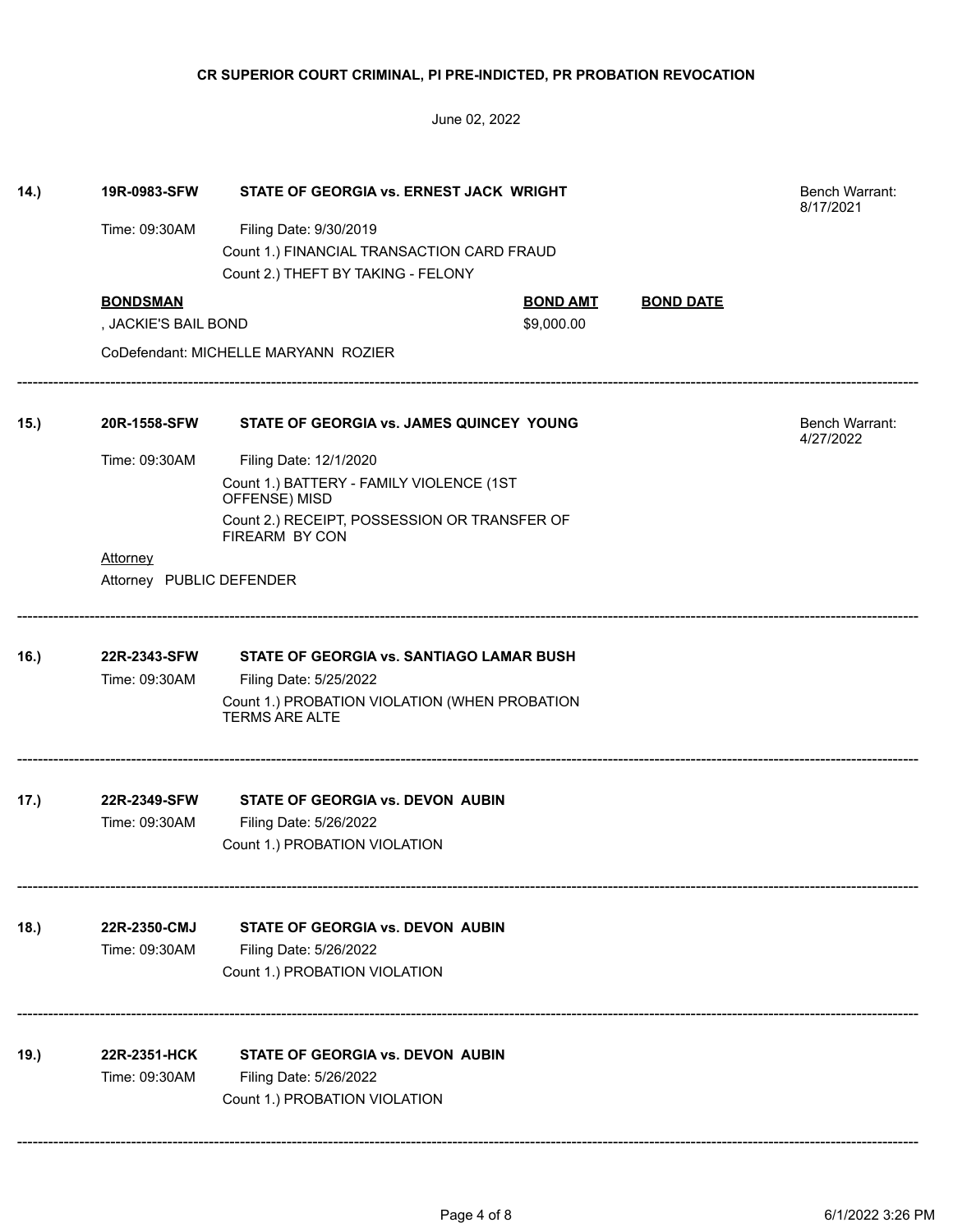June 02, 2022

| 20.) | 22R-2322-CMJ                  | STATE OF GEORGIA vs. NICKAUS HUDSON                                                              |
|------|-------------------------------|--------------------------------------------------------------------------------------------------|
|      | Time: 09:30AM                 | Filing Date: 3/15/2022                                                                           |
|      |                               | Count 1.) PROBATION VIOLATION (WHEN PROBATION<br><b>TERMS ARE ALTE</b>                           |
| 21.) | 22R-2320-HCK                  | STATE OF GEORGIA vs. NICKAUS HUDSON                                                              |
|      | Time: 09:30AM                 | Filing Date: 3/15/2022<br>Count 1.) PROBATION VIOLATION (WHEN PROBATION<br><b>TERMS ARE ALTE</b> |
| 22.) | 22R-2321-SFW                  | <b>STATE OF GEORGIA vs. NICKAUS HUDSON</b>                                                       |
|      | Time: 09:30AM                 | Filing Date: 3/15/2022<br>Count 1.) PROBATION VIOLATION (WHEN PROBATION<br><b>TERMS ARE ALTE</b> |
| 23.) | 22R-2319-CMJ                  | <b>STATE OF GEORGIA vs. NICKAUS HUDSON</b>                                                       |
|      | Time: 09:30AM                 | Filing Date: 3/15/2022<br>Count 1.) PROBATION VIOLATION (WHEN PROBATION<br><b>TERMS ARE ALTE</b> |
| 24.) | 22R-2344-CMJ<br>Time: 10:00AM | STATE OF GEORGIA vs. DARRELL BONDS<br>Filing Date: 5/26/2022<br>Count 1.) PROBATION VIOLATION    |
| 25.) | 22R-2347-CMJ<br>Time: 10:30AM | STATE OF GEORGIA vs. JAMES BRIDGES<br>Filing Date: 5/26/2022<br>Count 1.) PROBATION VIOLATION    |
| 26.) | 22R-2348-HCK<br>Time: 10:30AM | STATE OF GEORGIA vs. JAMES BRIDGES<br>Filing Date: 5/26/2022<br>Count 1.) PROBATION VIOLATION    |

------------------------------------------------------------------------------------------------------------------------------------------------------------------------------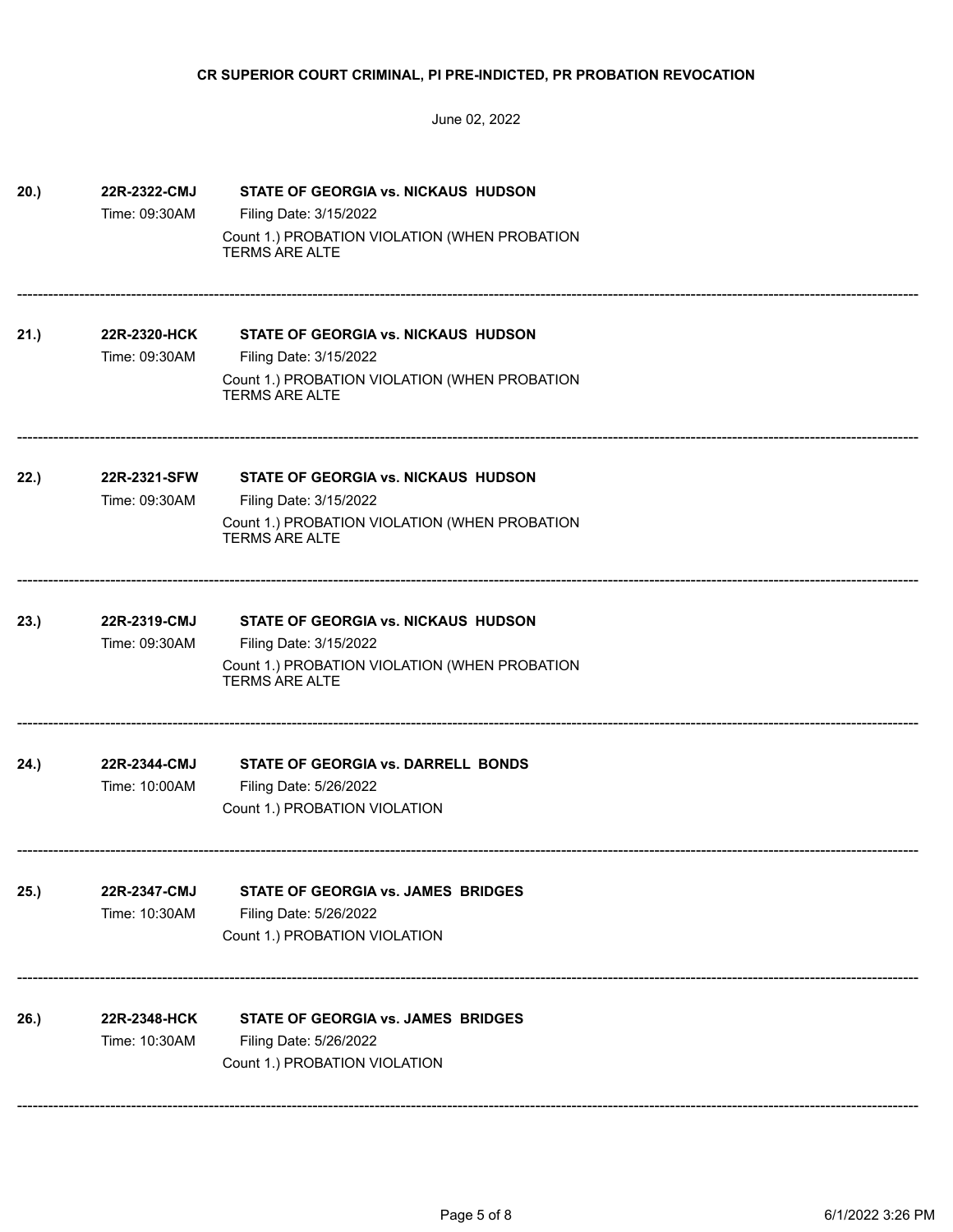| 27.) | 22P-1010-SFW<br>Time: 11:00AM | STATE OF GEORGIA vs. CORI TAYLOR<br>Filing Date: 5/27/2022<br>Count 1.) POSSESSION OF HEROIN WITH INTENT TO<br><b>DISTRIBUTE</b> |
|------|-------------------------------|----------------------------------------------------------------------------------------------------------------------------------|
| 28.) | 22R-2345-HCK<br>Time: 11:00AM | <b>STATE OF GEORGIA vs. DARIUS GIBSON</b><br>Filing Date: 5/26/2022<br>Count 1.) PROBATION VIOLATION                             |
| 29.) | 22R-2346-SFW<br>Time: 01:30PM | STATE OF GEORGIA vs. JACOLBY GORDON<br>Filing Date: 5/26/2022<br>Count 1.) PROBATION VIOLATION                                   |
| 30.  | 22R-2352-SFW<br>Time: 02:00PM | STATE OF GEORGIA vs. CASEY GOODWIN<br>Filing Date: 5/26/2022<br>Count 1.) PROBATION VIOLATION                                    |